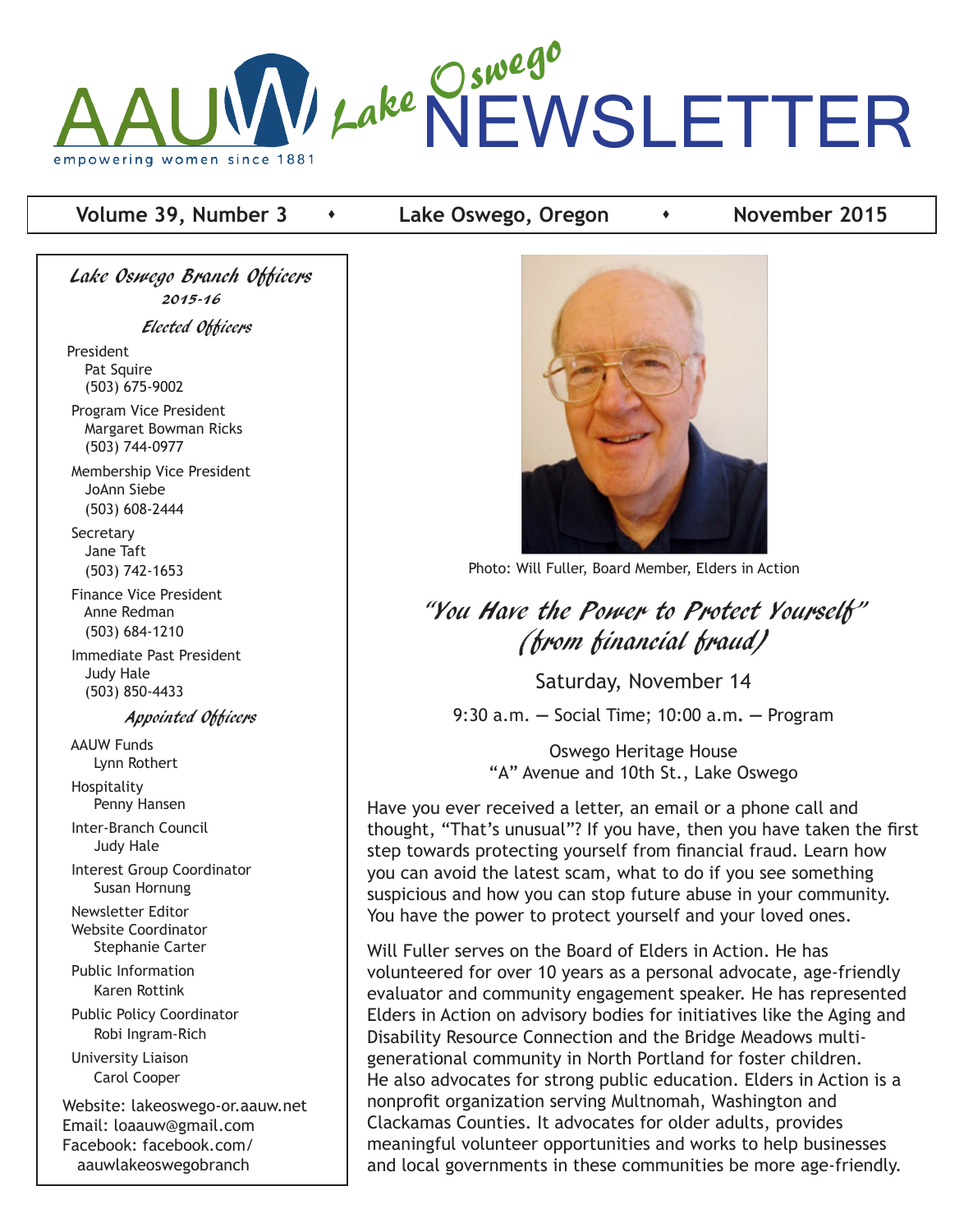#### **Page 2 b b November 2015**



Photo: At Château de Chenonceau, "The Château des Dames" built (1510), designed, enhanced and protected by four incredible women in the Loire Valley in France.

# Squire's Scribblings

by Pat Squire, President

Learning has always been an important part of my life, as a student, as an adult in different careers, and as exploration for personal satisfaction. I have taken classes for all sorts of things, including real estate, literature, transcendental meditation, photography, and even how to sell on eBay. Travel is another fabulous way to learn! Life-long learning was a major focus of my position at Portland State University (PSU), and I was always inspired by the many senior adults who chose to audit classes at PSU.

Life-long learning is also a major asset of belonging to AAUW. In addition to learning about issues relating to the advancement of women and girls, most AAUW members have many interests and pursue them with relish through our many activities. I have always been a mystery reader, but have discovered many wonderful "new" authors through the mystery book group.

So if you're not part of an interest group now, you might want to explore (i.e., visit) some of the groups to determine if they might be a good fit for you. And if you haven't been to a Saturday meeting in awhile, there is always something new to learn at our monthly sessions. Our next meeting, November 14 at 10:00 a.m., features a volunteer from Elders in Action who will talk about something we all hear about but may not have experienced personally, "elder-fraud." Think you know all about it? Maybe not!

I'm looking forward to seeing you soon. Don't forget our holiday gathering and fund-raiser at the home of Karen Rottink on Sunday, December 13, from 3:00-5:00 p.m.

# A Bit About Château de Chenonceau

Editor's Note: I had to smile a bit when I saw Pat's photo for this issue. I have been reading up on the Châteaux of the Loire Valley in preparation for my trip in January. Actually, many women contributed to the Château's construction and preservation. Five of them were:

- Thomas Bohier purchased the Château in 1513 and demolished all but the 15th c. keep. His wife Katherine Briçonnet oversaw much of the construction.
- $\bullet$  King Francis I seized the Château for unpaid debts to the Crown. After Francis' death in 1547, Henry II offered the Château as a gift to his mistress, Diane de Poitiers. In 1555 she commissioned Philibert de l'Orme to build the arched bridge over the river.
- \* After King Henry II died in 1559, his strongwilled widow and regent Catherine de' Medici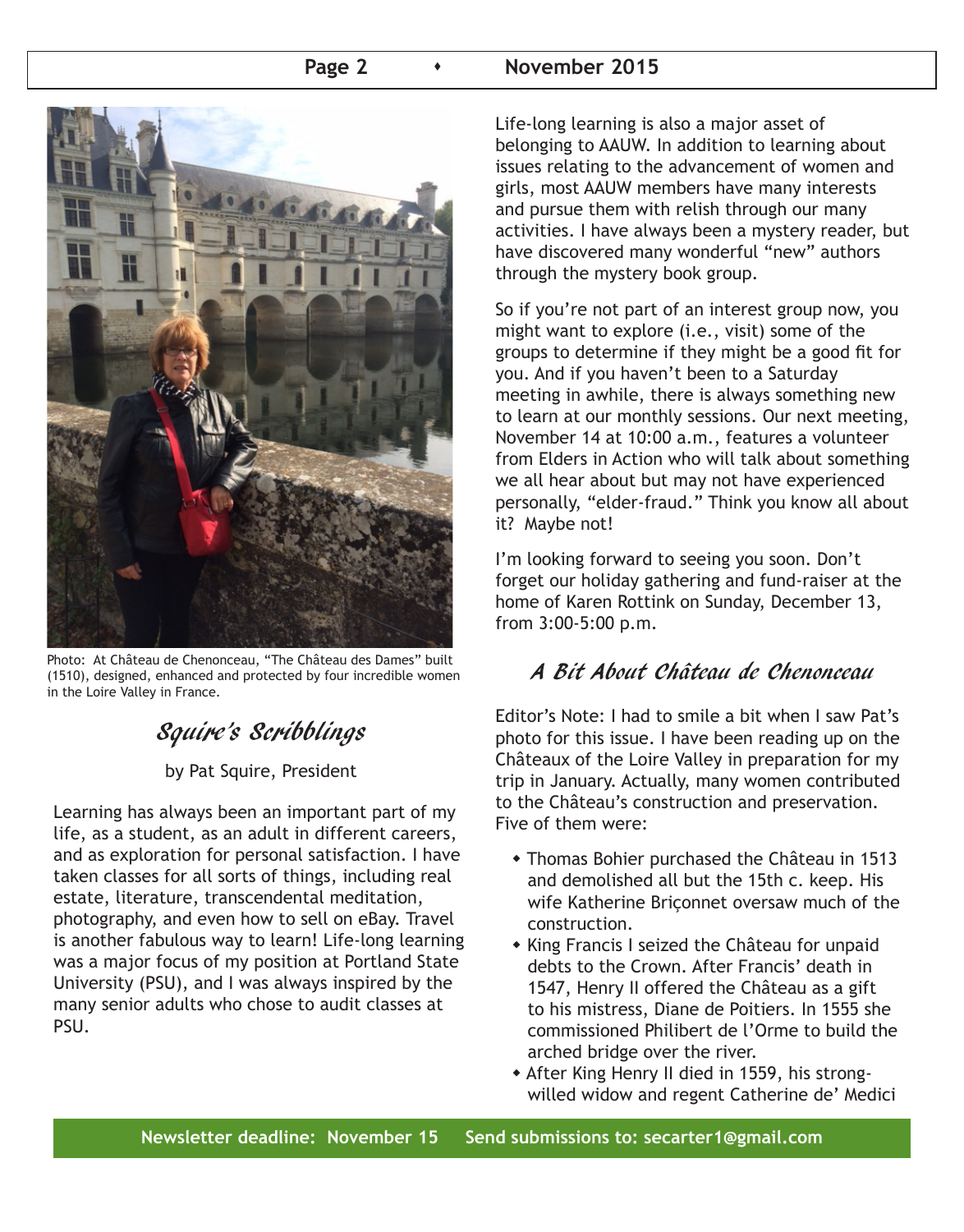#### **Page 3 b November 2015**

 forced Diane to exchange it for the Château de Chaumont. Queen Catherine then made Chenonceau her own favorite residence, adding a new series of gardens.

- $\bullet$  In 1733 the estate was sold to a wealthy squire, Claude Dupin. His wife's (Louise Dupin) literary salon at Chenonceau attracted such leaders of the Enlightenment as the writers Voltaire and Montesquieu. The widowed Louise saved the Château from destruction during the French Revolution, preserving it from being destroyed by the Revolutionary Guard because "it was essential to travel and commerce, being the only bridge across the river for many miles."
- In 1864 Marguerite Pelouze, a rich heiress, acquired the Château. Around 1875 she commissioned the architect Félix Roguet to restore it. Between the restoration projects and her lavish parties, she exhausted her funds and had to sell.

# Potential New Interest Group: Eat to Live

#### by Susan Hornung

Eat to Live is based on high nutrient, unprocessed foods. It's a risk-free way to promote weight loss, eliminate cravings and overeating. It is a food style that protects against disease, promotes therapeutic effects to reverse disease and provides fast weight loss. Eleanor Kurtus is certified to teach Dr. Fuhrman's program. The group would consist of reading and discussing the principles, supporting each other, and recipe sharing and food tasting. If you are interesting in this new group, please contact Susan Hornung at 503 635-4893 or susanhornung@hotmail.com.

# New Member Profile: Donna Needham

#### by Karen Rottink

Donna Needham moved to Lake Oswego a few months ago. She recently joined AAUW and, so far, has attended the October monthly meeting as well as two book groups.

Oregon is a long way from where Donna grew up in Boston. She and her late husband, Merriill, had two children together. Her son and his family live in North Carolina. Her daughter and her family live in

Portland. Her daughter has a 6 year-old whom Donna feels privileged to live only three minutes away from now.



Much of her life, Donna lived in Washington, D.C. She worked as the U.S. House of Representatives Foreign Affairs Committee Assistant Protocol Officer. In that role, she coordinated meetings with U.S. Foreign Affairs Committee Representatives and foreign ambassadors, heads of state, and defense ministers. She also coordinated joint meetings with U.S. Senators, Representatives and foreign dignitaries. She met many world leaders and had her picture taken with them. She mentioned attending meetings with Boris Yeltsin, the Queen of Thailand, and Hosni Mubarak.

Donna later became the Confidential Assistant to Vice Chairman (subsequently Chairman) of the U.S. Merit Systems Protection Board which adjudicated appeals by federal employees regarding such things as denied benefits.

After Donna and Merrill retired, they moved to join friends in South Carolina where she earned a Bachelor's Degree from Clemson University in 2007 and a Master's Degree in 2009. She subsequently taught at Tri County Technical College in South Carolina.

When Merrill became ill, Donna took care of him at home for five years. He passed away in 2014. She is very proud of the loving care she provided him which helped him live at home with a better quality of life than institutional care would have provided.

Please introduce yourself to Donna when you see her at meetings. You will enjoy meeting such a friendly, caring, accomplished woman.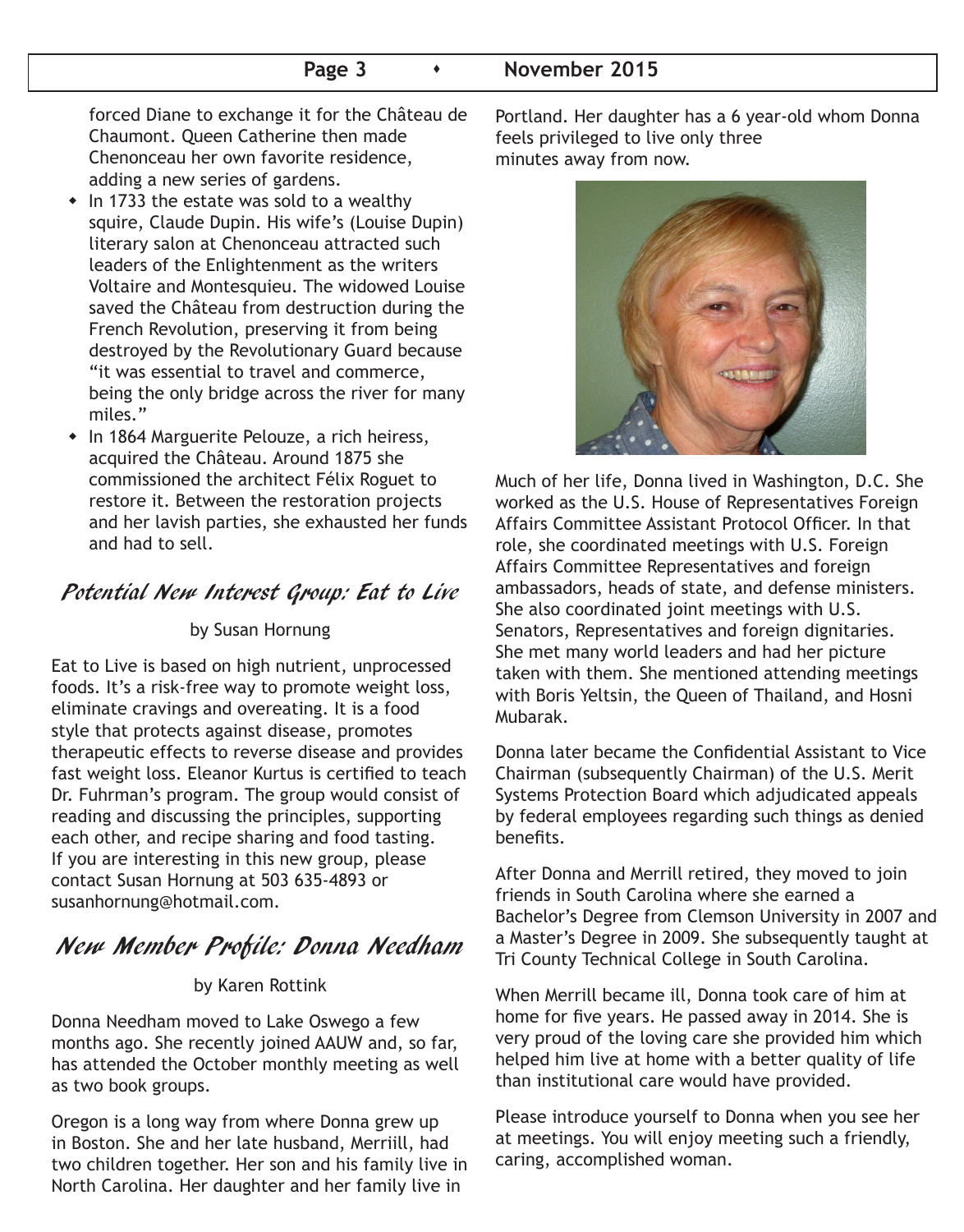| Page 4 | November 2015 |
|--------|---------------|
|--------|---------------|

### 2015 LO AAUW Donation Form

Name  $\sim$ 

City/State/Zip 2000 and 2000 and 2000 and 2000 and 2000 and 2000 and 2000 and 2000 and 2000 and 200

Address \_\_\_\_\_\_\_\_\_\_\_\_\_\_\_\_\_\_\_\_\_\_\_\_\_\_\_\_\_\_\_\_\_\_\_\_\_\_\_\_\_\_\_\_\_\_\_\_\_\_

**LOCAL SCHOLARSHIP DONATION:**

\$\_\_\_\_\_\_\_\_\_\_\_ Donation Amount **—** Write check to *Lake Oswego AAUW* PLEASE NOTE: THIS DONATION IS **NOT** TAX DEDUCTIBLE

#### **NATIONAL AAUW FUNDS DONATION:**

\$\_\_\_\_\_\_\_\_\_\_\_ Donation Amount **—** Write check to *AAUW Funds*

ALL NATIONAL CONTRIBUTIONS ARE FULLY TAX DEDUCTIBLE

Giving unrestricted gifts to AAUW FUNDS (#9110) provides support where needed most, but you can choose a specific fund:

**[ ] #9110 General Foundation Support — Allocated where most needed** 

[ ] #4336 Educational Opportunities Fund **—** Supports fellowships and grants

[ ] #9170 Eleanor Roosevelt Fund **—** Supports AAUW research studies

[ ] #4337 Public Policy Fund **—** Supports advocacy for laws fair to women

[ ] #3999 Legal Advocacy Fund **—** Supports legal rights for those facing discrimination

[ ] #4339 Leadership Programs Fund **—** Supports programs like NCCWSL

Gifts of \$100–\$174 confer membership in the Oregon Century Club Gifts of \$175 or above confer membership in the Oregon Century Club Plus

Gifts of \$25 or more to either local scholarship or AAUW Funds may be designated to honor a friend or loved one.

This gift is a memorial (deceased) to \_\_\_\_\_\_\_\_\_\_\_\_\_\_\_\_\_\_\_\_\_\_\_\_\_\_\_\_\_\_\_\_\_\_

This gift is a tribute (living) to \_\_\_\_\_\_\_\_\_\_\_\_\_\_\_\_\_\_\_\_\_\_\_\_\_\_\_\_\_\_\_\_\_\_

Acknowledgement should be sent to:

Name \_\_\_\_\_\_\_\_\_\_\_\_\_\_\_\_\_\_\_\_\_\_\_\_\_\_\_\_\_\_\_\_\_\_\_\_\_\_\_\_\_\_\_\_\_\_\_\_\_\_\_\_

Address \_\_\_\_\_\_\_\_\_\_\_\_\_\_\_\_\_\_\_\_\_\_\_\_\_\_\_\_\_\_\_\_\_\_\_\_\_\_\_\_\_\_\_\_\_\_\_\_\_\_

**Send this form and check to: LO AAUW, PO Box 416, Marylhurst, Oregon 97036**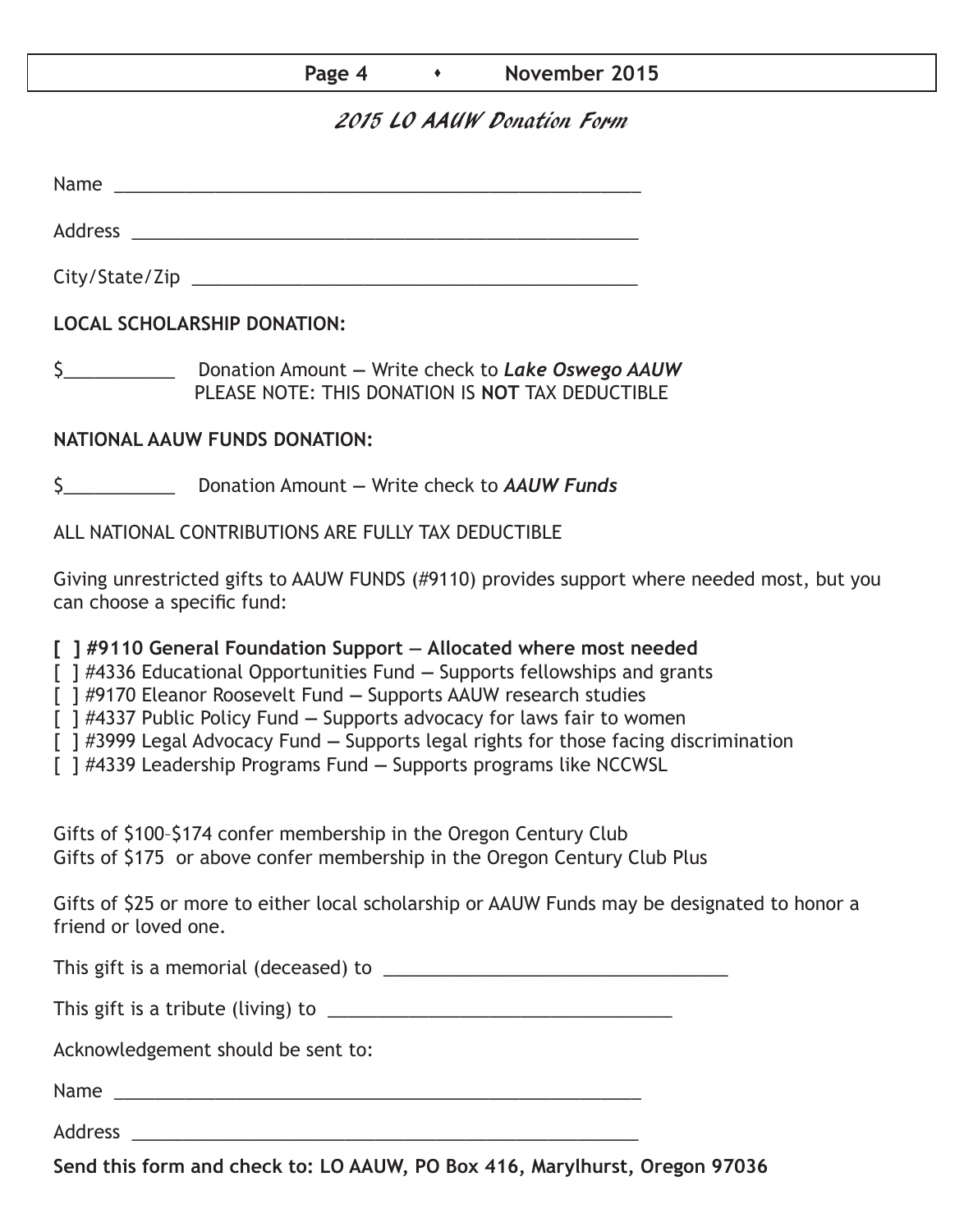## Interest Group Activities

**Fourth Tuesday Books 4th Tuesday at 11:00 a.m.**

Date: November 24

Book: *Spool of Blue Thread* by Anne Tyler Location: Szechuan Kitchen, Lake Oswego For more information, contact Dixie Kroupa, (503) 697-8028, dixie.kroupa@comcast.net

#### **Murder by the Book 2nd Wednesday at 12:00 p.m.**

Date: November 11

Books: *Suspect* by Robert Crais

Location: 4949 Meadows Rd., Suite 200, Lake Oswego

Leader: Karen Rottink

Bring your lunch, refreshments provided. For more information, contact Jane Taft, (503) 742-1653, taft.jane@gmail.com or Stephanie Carter, (971) 285-5882, secarter1@gmail.com

#### **Interpretive Books 3rd Thursday at 9:30 a.m.**

Date: November 19 Book: *The Anthropologist* by Nicholas Baker Leader: Donna Saffir Hostess: Ann Keddie For more information, contact Laura Eyer, (503) 982-3522, eyerlaura@gmail.com or Linda Watkins, (503) 694-2334, l.and.m.watkins@gmail. com

#### **Thursday Evening Books 4th Thursday at 7:30 p.m.**

Date: December 3 Book: *Orphan Train* by Christina Baker Kline Introduction: Judy Hale Hostess: Jane Taft For more information, contact Sandra Hoover, (503) 707-2984, sandraleehoover@comcast.net or Suzanne Kaveckis, (503) 678-1641, smkaveckis@icloud.com

#### **Friday Books 4th Friday at 10:00 a.m.**

Date: November 20 (Note change in date) Book: *Storied Life of A.J. Fikry* by Gabrielle Zevin Location: West Linn Public Library (Bamboo Room) Leader: Irene Romero For more information, contact Irene Romero, (503) 657-6159, ireneromero@mac.com

#### **Portland Center Stage Date and Time Vary**

Season ticket holders for the Portland Center Stage's Thursday matinees will enjoy a year of musicals, dramas and comedies. For more information, contact Betty Barber, (503) 675-0594, barberbc@yahoo.com

#### **Laffalot Bridge 2nd & 4th Mondays at 1:00 p.m.**

Date: November 9 & 23

If you would like to join or be added to the substitute list or for more information, contact Bettirae Willis, (503) 891-6232 (cell), bewillis@ easystreet.net

#### **Third Wednesday Bridge 3rd Wednesday at 1:00 p.m.**

Date: November 18

If you would like to be added to the substitute list, or for more information, contact Penny Hansen, (503) 636-7255, pennyhansen@comcast.net

#### **Delightful Dining Date Varies**

Date: None in November Delightful Dining is the group where members share the cooking and the costs. For more information, contact Jane Taft, (503) 742-1653, taft.jane@ gmail.com

#### E**xploring the Northwest Date Varies**

Several times each year this group explores an Oregon site and enjoys a meal together. For more information, contact Sue Kinzett, (503) 706-8184 (cell), sezett@msn.com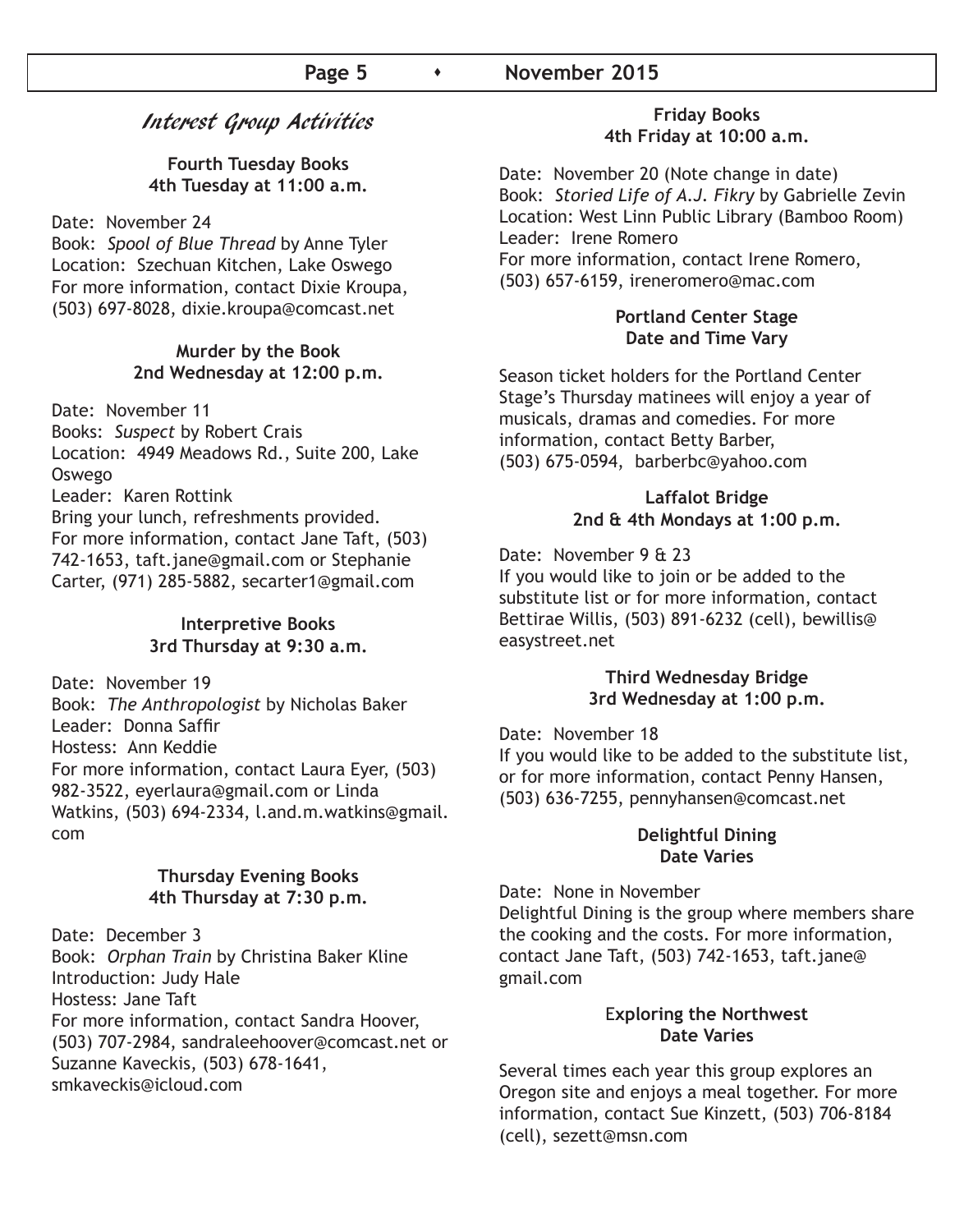# Winter Scholarship Fundraiser **AAUW Holiday Gala**

# **Sunday, December 13, 2015 3:00 to 5:00 p.m.**

At the home of Karen and Bruce Rottink, 14 Touchstone, Lake Oswego



Please join us for a festive holiday party with food, drinks, and great company. Start your holiday season out right! Remember: Spouses and friends are welcome.

# **Cost: \$17 per person**

Donations of food will be gratefully accepted. Please let Karen know if you plan on bringing food and beverages to share: rottinkbk@comcast.net or (503) 636-9755.

> **Reservations and checks to:** Attn: Penny Hansen 1491 Skye Parkway West Linn, OR 97068 Email: pennyhansen@comcast.net

**PLEASE: Reservations are due by Friday, December 5** *Note: If you make a reservation, but do not come, you will be expected to pay.*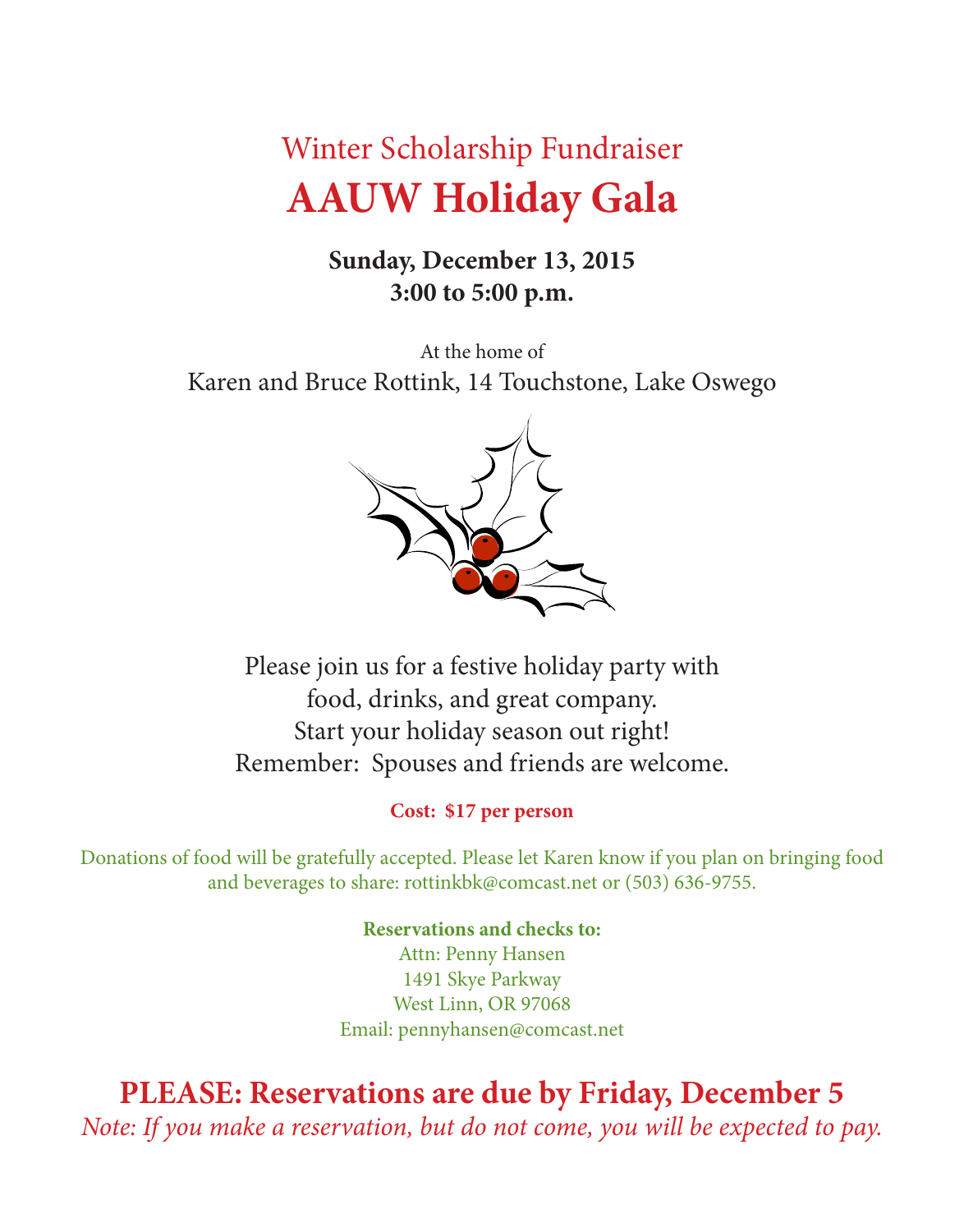November 2015

| Sunday       | Monday                         | Tuesday                                 | Wednesday                                 | Thursday                                              | Friday                       | Saturday                       |
|--------------|--------------------------------|-----------------------------------------|-------------------------------------------|-------------------------------------------------------|------------------------------|--------------------------------|
| $\mathbf{1}$ | $\overline{2}$                 | $\mathbf{3}$                            | $\overline{4}$<br>Board<br>Meeting        | 5                                                     | 6                            | $\overline{7}$                 |
| 8            | 9<br>Laffalot<br><b>Bridge</b> | 10                                      | 11<br>Murder by<br>the<br>Book            | 12                                                    | 13                           | 14<br><b>Branch</b><br>Meeting |
| 15           | 16                             | 17                                      | 18<br>Third<br>Wednesday<br><b>Bridge</b> | 19<br>Interpretive<br><b>Books</b>                    | 20<br>Friday<br><b>Books</b> | 21                             |
| 22           | 23<br>Laffalot<br>Bridge       | 24<br>Fourth<br>Tuesday<br><b>Books</b> | 25                                        | 26<br>Thanksgiving                                    | 27                           | 28                             |
| 29           | 30                             | $\mathbf{1}$                            | $\overline{2}$<br>Board<br>Meeting        | $\overline{3}$<br>Thursday<br>Evening<br><b>Books</b> | $\overline{4}$               | 5                              |
| 6            | $\overline{7}$                 | 8                                       | 9<br>Murder by<br>the<br>Book             | $10$                                                  | 11                           | 12                             |

## Books, Books, Got Any Books?

At our February branch meeting, we will hold a book sale. Please contact Susan Hornung, susanhornung@hotmail.com, or Stephanie Carter, secarter1@gmail.com about donating books.

#### AAUW'S Mission

Advancing equity for women and girls through advocacy, education, philanthropy, and research.

#### AAUW's Value Promise

By joining AAUW, you belong to a community that breaks through educational and economic barriers so that all women have a fair chance.